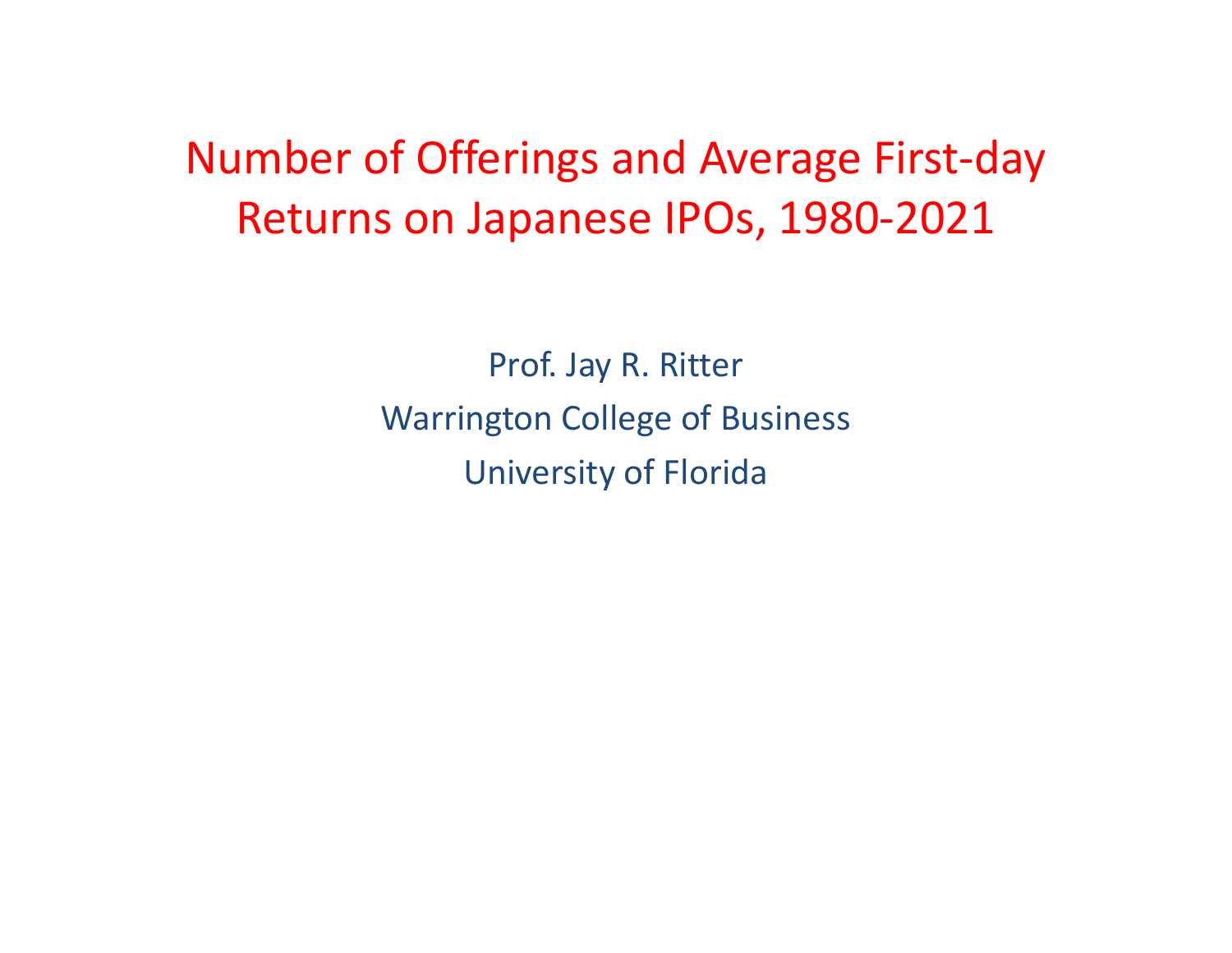

Number of offerings (blue bars) and EW average first-day returns on Japanese IPOs, 1980-2021

Source of data: Takashi Kaneko, Takato Hiraki, and others. The average equally weighted (EW) first-day return for 2001-2021 is 77.3%, but the proceeds-weighted return is 15.9%.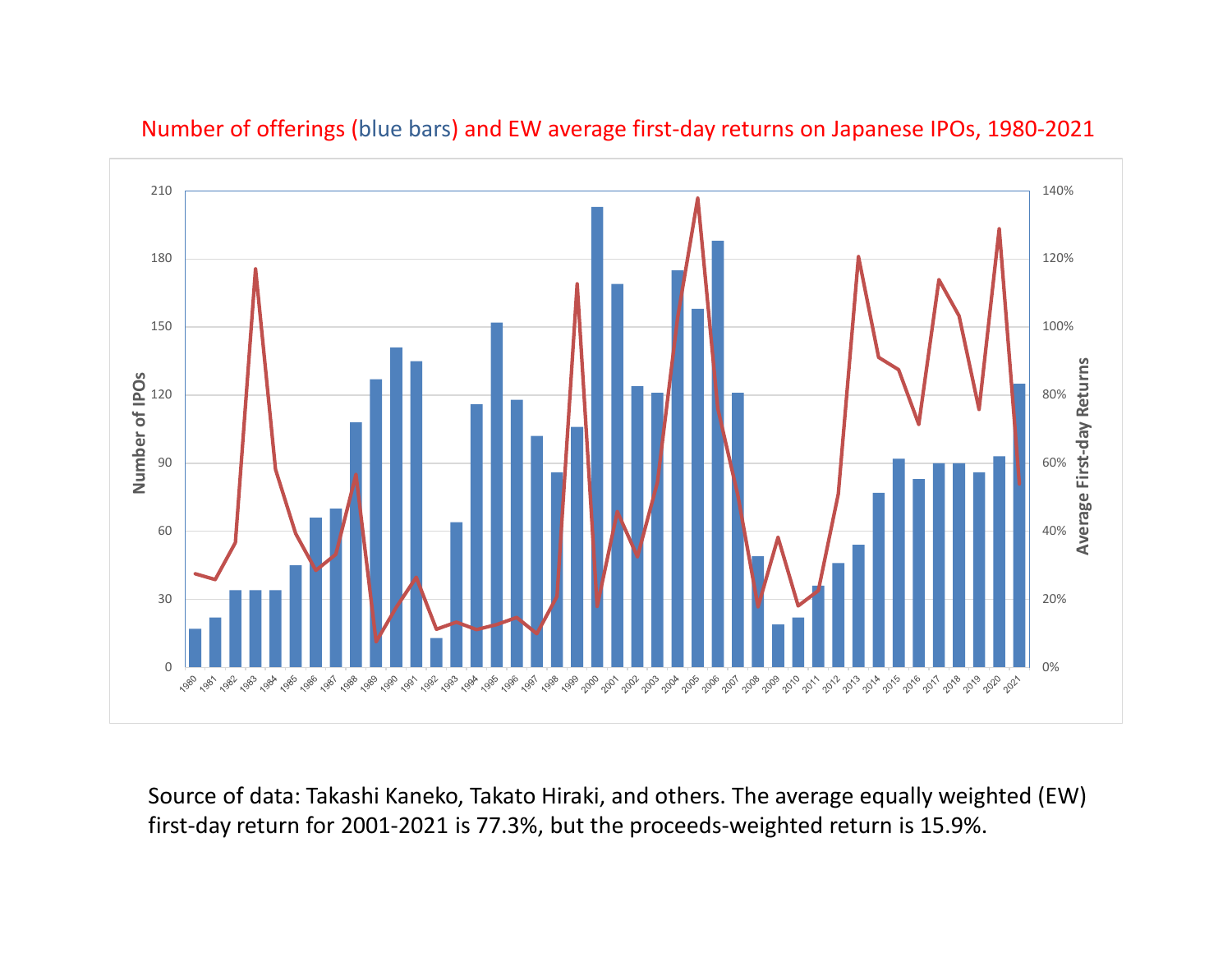

## Equal-Weighted Average of Initial Returns, 1997-2021

Source: Takashi Kaneko of Keio University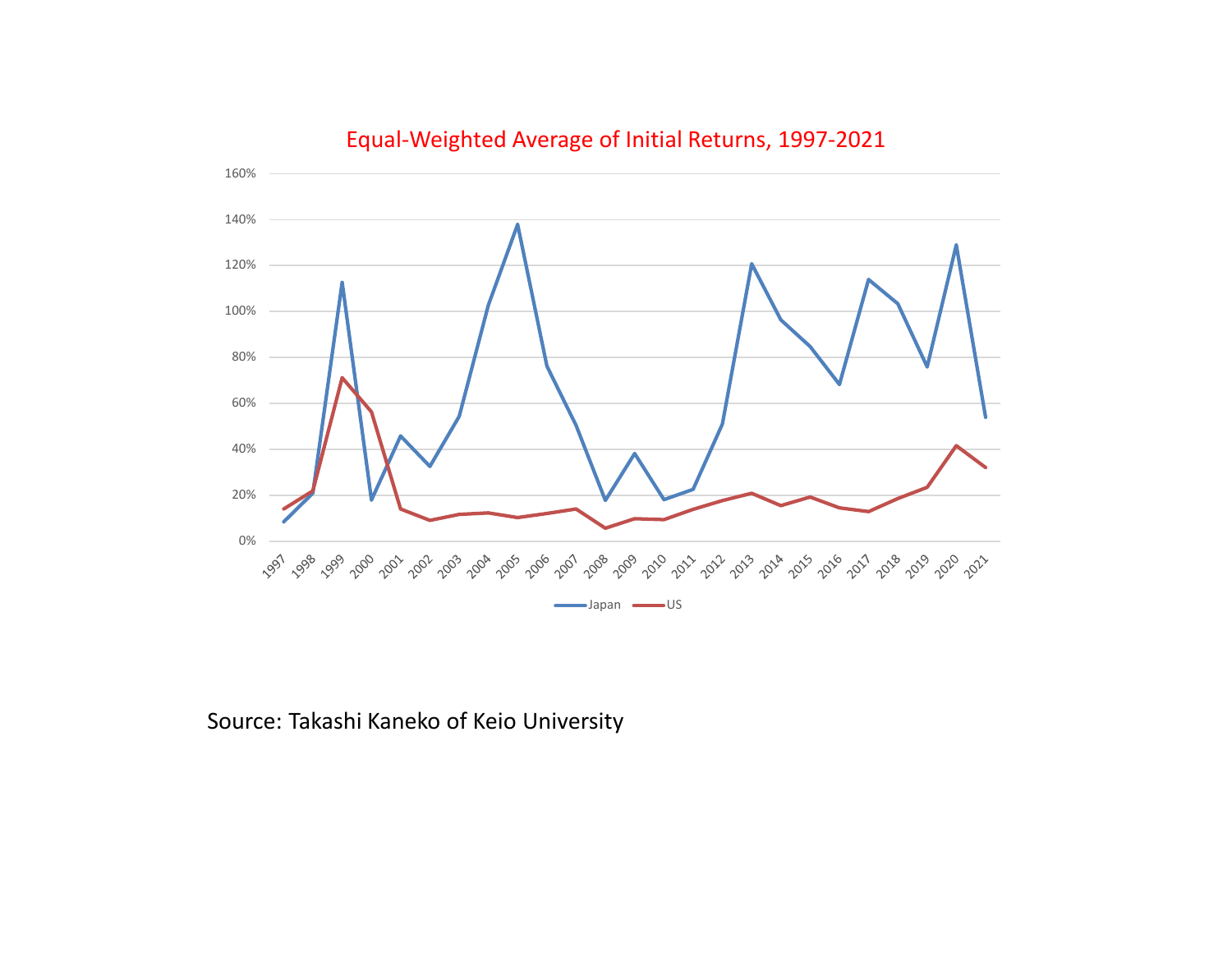

## Proceeds-Weighted Average of Initial Returns, 1997-2021

Source: Takashi Kaneko of Keio University